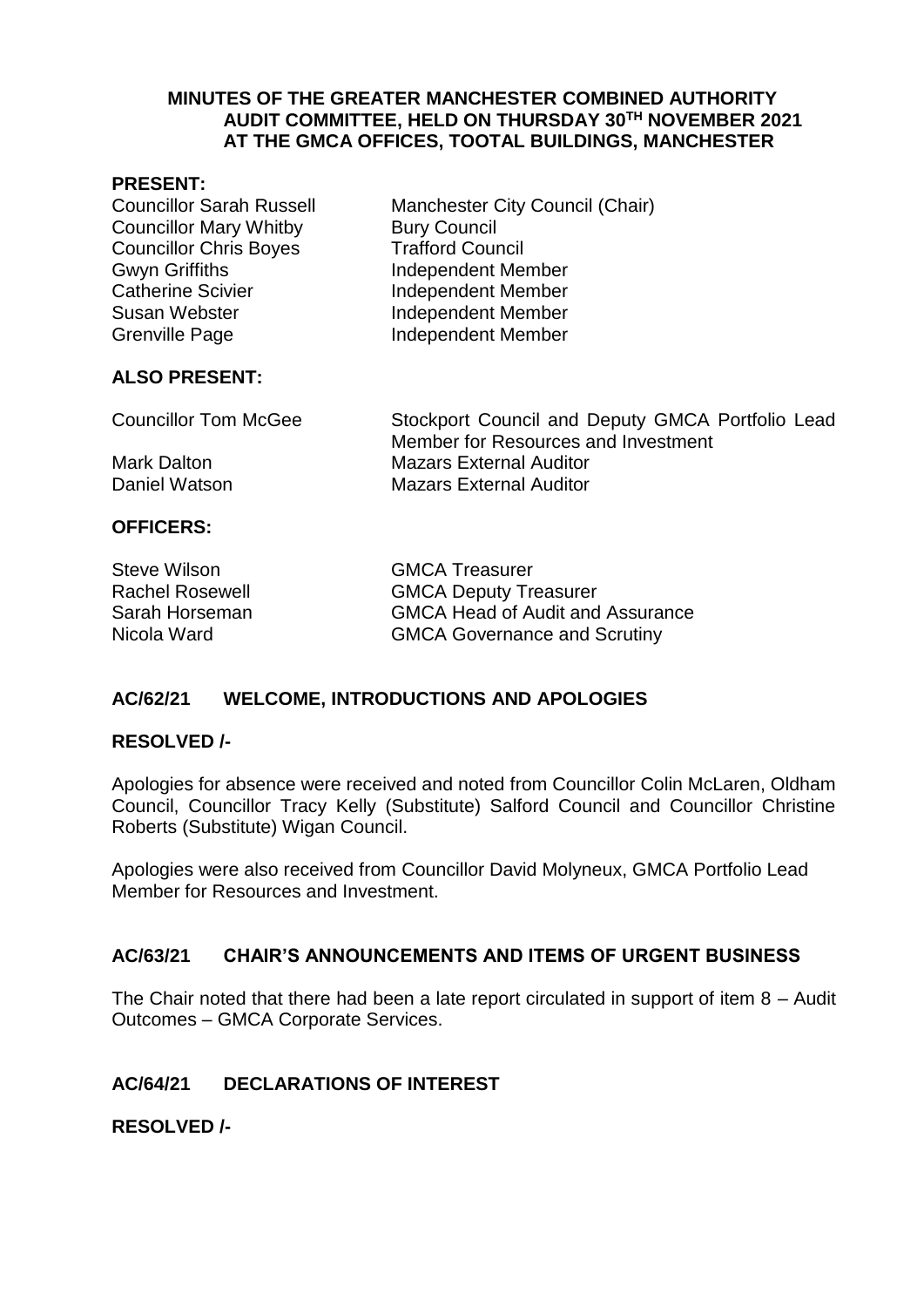There were no interests declared in relation to any item on the agenda, by any Member of the Committee.

#### **AC/65/21 MINUTES OF THE GMCA AUDIT COMMITTEE MEETING HELD ON 30 SEPTEMBER 2021**

#### **RESOLVED/-**

That the minutes of the meeting of the GMCA Audit Committee held on 30 September 2021 be approved as a correct record.

#### **AC/66/21 MINUTES OF THE GMCA/GMP JOINT AUDIT PANEL HELD ON 27 OCTOBER 2021**

#### **RESOLVED/-**

That the minutes of the Joint Audit Panel held on 27 October 2021 be noted.

### **AC/67/21 STATEMENT OF ACCOUNTS 2020/21**

The GMCA Treasurer introduced a report which summarised the position in relation to the GMCA accounts for 2020/21 and detailed the work undertaken to address several points raised by Mazars through their external audit activities.

This included an unadjusted misstatement relating to fire fighter pension liability, as this remained an estimated figure and as the timescales for these changes remained unknown so could therefore result in a repeated adjustment with no impact on the bottom line. A second unadjusted misstatement was in relation to a correction of a treatment of downward valuation of assets as although there had been a charge to the income and expenditure account in year rather than the re-evaluation reserve there was no change to the overall accounts.

The report also included two amended misstatements in relation to correcting the accounting treatment of the senior officer renumeration in the Group accounts following a correction to the GMP accounts, and a change to a disclosure that it was TfGM who had received the Light Rail Grant in 2020/21 not the GMCA. The final adjustment to the accounts was in relation to the classification of Northwest Evergreen Holding to a shortterm debtor. Members questioned the wording of this re-adjustment as if was felt that 'debit cash and credit debtors' was counter intuitive, Mazars offered to check the wording with officers from the GMCA to ensure it did was accurate.

In relation to the group balance sheet, Members noted that the £10.8bn pensions liability figure was significant and questioned as to whether there were any short-term financial implications or long-term sustainability issues as a result from this liability. Officers agreed that this was a notable feature on the balance sheet, however reported that the assessment of concerns and cash flow management were regularly updated to ensure the risk remained in view. However, there was no immediate cause for concern as the GMCA's reserves and current cash positions were healthy.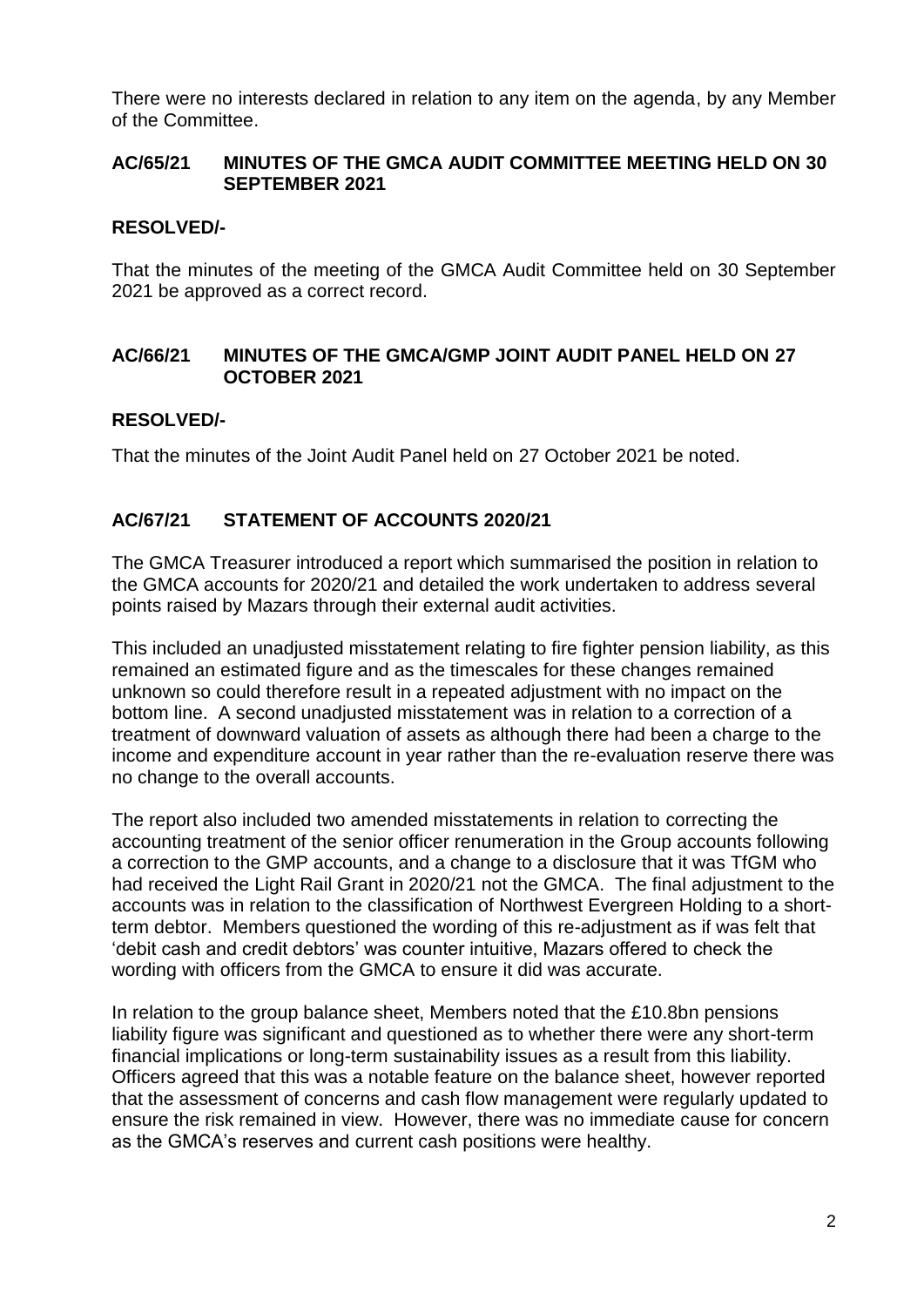Once these issues have been addressed completely, officers of the GMCA would write a final letter of representation to the Auditors to give closure to the process.

# **RESOLVED/-**

- 1. That the final statement of accounts for 2020/21 be approved, once the group accounts adjustment (as detailed below) has been checked
- 2. That the changes to the accounts during the audit period be noted.
- 3. That the unadjusted misstatements contained in the report be approved.
- 4. That Mazars and GMCA Finance Team would review the wording of the amendment in the group accounts relating to the Northwest Evergreen Holding Debtor to ensure it did not result in a double entry to the accounts.
- 5. That authority be delegated to the Chair of the Audit Committee to approve the final accounts should there be any further changes.

# **AC/68/21 AUDIT COMPLETION REPORT AND ANNUAL AUDIT LETTER**

Mark Dalton (Mazars) reported that the external audit of the GMCA accounts was substantially complete subject to final review and quality control procedures and that overall, the outcomes of the process were positive and sign off was imminent.

Daniel Watson (Mazars) took Members through the Audit Completion Report in detail and drew attention to page 229 which highlighted a small number of working areas that had now been addressed including the cash flow statement and the signing off of group accounts. Further assurance was given in relation to significant risks, management override of controls and the value of property and equipment which had all been reviewed as appropriate. With reference to the outstanding legal case in relation to fire fighter pensions, although there was a significant estimate against this, the external audit had resolved that the assurances in place were adequate. Finally, in relation to the standard adjustments to the accounts, there were no further reported concerns.

In relation to the internal control recommendations, Members questioned as to whether the March 2022 deadline was obtainable in ensuring compliance against a disaster recovery test and a backup data policy. Officers confirmed that there was a cyber security solution being developed to address a number of these issues which would enhance back up data systems and deal with potential disaster recovery scenarios that was anticipated to be delivered by March 2022. However, Members were further assured that current processes were adequate and that the challenge from external audit was in relation to a formal policy relating to the formal backup of data.

The risk in relation to segregation of duties was also highlighted as potentially significant, however Officers gave assurances that this was only in relation to the raising of invoices within accounts receivable and therefore there was no immediate risk as the process was well managed. It was noted that Internal Audit were also reviewing the accounts receivable function which would further mitigate any risk.

Specifically, to the internal control recommendations in relation to Change Management Policies for ICT, Members asked what would be defined as a 'good' policy. Officers confirmed that the current change management process for ICT within the GMCA was strong, but that this would be shared with colleagues at Mazars to ensure that expectations were well communicated.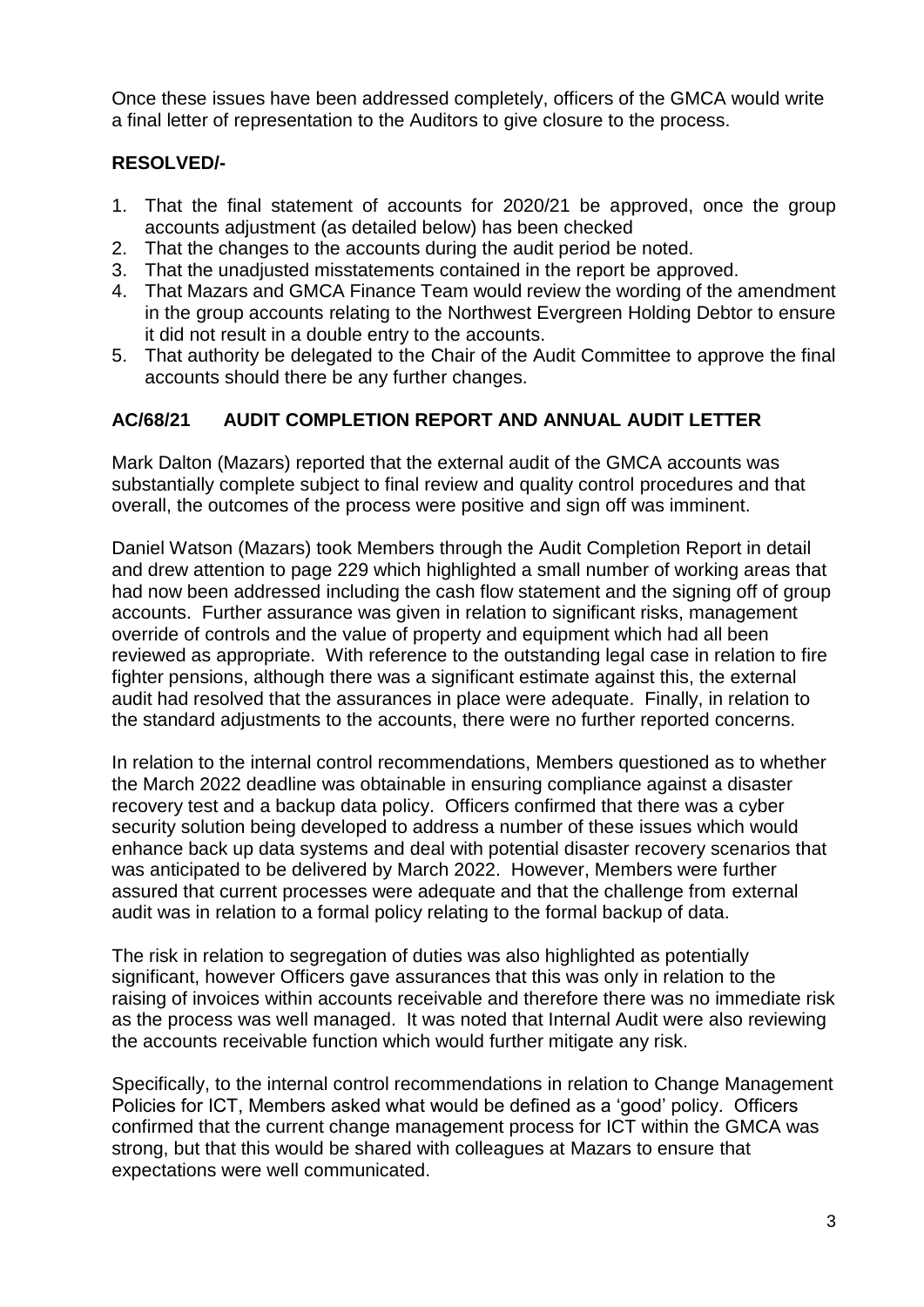Members also asked under what circumstances the GMCA would be required to deal with petty cash. The GMCA Treasurer informed the Committee that this was a legacy issue from Greater Manchester Fire Service and was subject to a strict exception policy. Within the next six months there would also be a further review of the use of petty cash and recommendations made as to its future use.

It was suggested that any external audit recommendations be picked up within the monitoring of internal audit recommendations to ensure that these are progresses and integrated into one process.

In relation to the Value for Money report, Members questioned as to whether there were any planned changes to the local government approach to ensure that this successfully assessed whether outcomes were being delivered rather than the traditional transactional approach. Colleagues from Mazars reported that there would be a change of approach seen within the 2021/21 Value for Money Commentary which was due for publication within the next three months, designed to be less transactional and more useful for Audit Committee Members as it evolves into regular practice.

Members asked that there be a standard approach to the placements of decimal points in figures to ensure consistency across reports.

In respect of the Annual Audit Letter for 2019/20, colleagues from Mazars reported that this was the final step in the closing of the accounts from the 2019/20 audit year, in which the agreed fees were detailed following discussion, challenge and agreement from GMCA senior officers. Further to this, it was reported that Central Government had provided £15m to support local authorities and combined authorities because of the upward pressure on audit fees, of which the GMCA had received £14,000.

On the subject of increased fees, although Members generally supported the increase, there were questions raised as to those fees which were a one off and those which were recurring. Mazars confirmed that the increase in fees was as a result of enhanced audit quality going forward and that the proposed fees for 2019/20 set in March 2019 were not in line with the scaled fee approved by PSAA (Public Sector Audit Appointments) which was amended as a result of regulatory changes.

In follow up, Members reported that as part of a regulatory environment PSAA were conducting an ongoing consultation which may impact the role and responsibilities of Independent Members who sit on Audit Committees. It was suggested that the GMCA be informed of any implications once this is finalised, specifically in relation to future appointments to the Committee. Officers agreed to provide this in due course as this was strongly linked to PSAA's national procurement of external auditors and the Committee's consideration as to whether the GMCA should be recommended to choose to appoint from this national process or re-tender for their own external auditors.

### **RESOLVED/-**

- 1. That the Audit Completion Report and Annual Audit Letter be noted.
- 2. That officers would check with the ICT team regarding the level of confidence in attaining the March 2022 deadline for delivery of the organisation's cyber security software and report back to the Committee.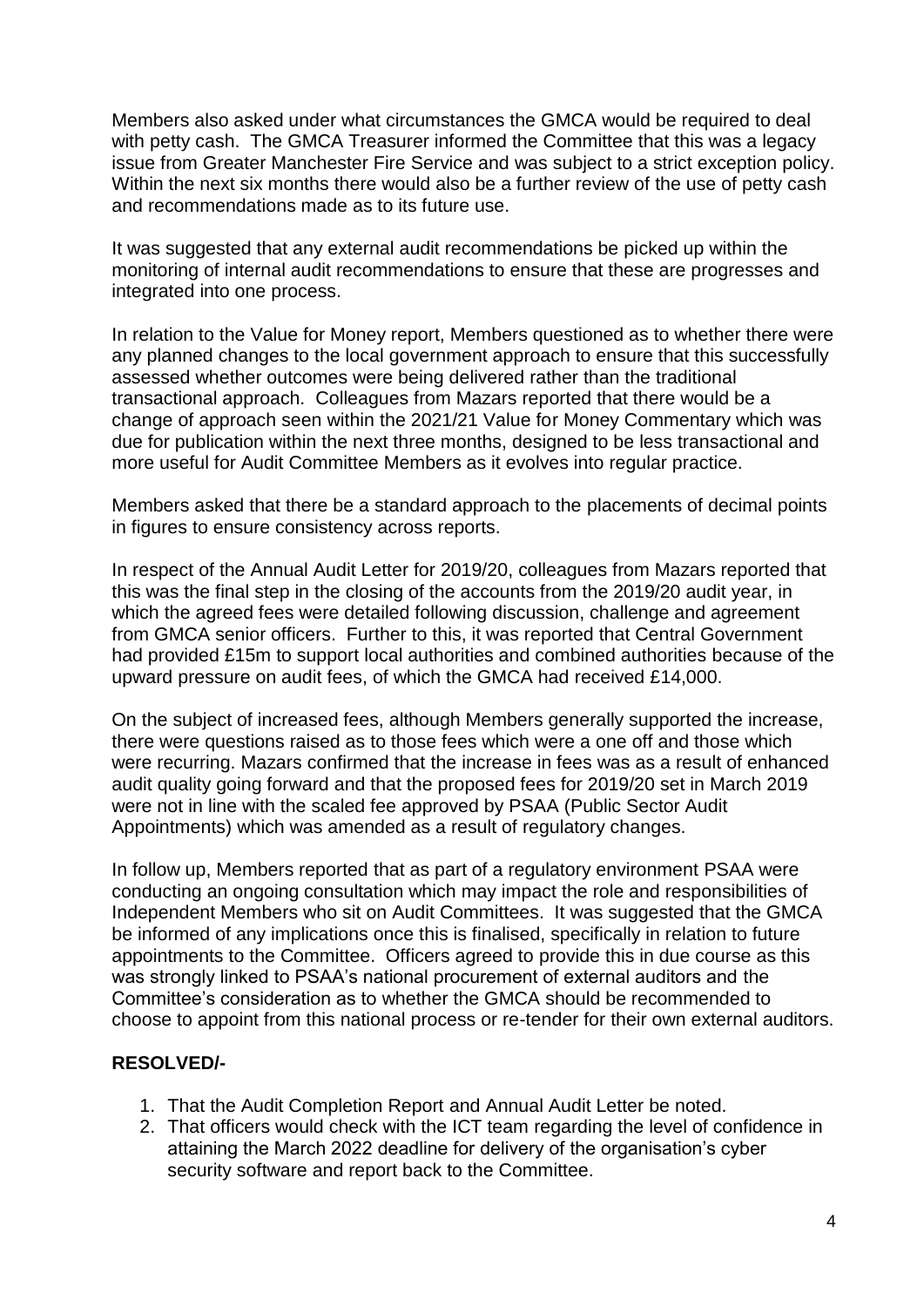- 3. That the GMCA would work with external audit to determine what a 'good' ICT Change Management Policy should look like in advance of next year's audit.
- 4. That any ongoing external audit recommendations be integrated with the internal audit recommendation monitoring to ensure their delivery.
- 5. That there be a standard approach to the placement of decimal points in figures reported to the Committee for consistency.
- 6. That the GMCA be informed of the implications to the Independent Members of the Audit Committee following the publication of the regulatory guidelines in relation to external audit.
- 7. That linked to this, a future report be brought to the Committee following the PSAA's national procurement exercise in relation to external auditors.

# **AC/69/21 AUDIT OUTCOMES – GMCA CORPORATE SERVICES**

The GMCA Treasurer presented a report on behalf of the GMCA Deputy Chief Executive regarding a number of audit actions which were still to be completed, some of which had been addressed since the last Committee meeting including those linked to employee expenses and car mileage.

In relation to the items with an approval date of the 29 November, officers agreed to provide an update to Members. With regards to expenses, it was confirmed that the first report had been taken to the senior leadership team this week and was well accepted, however this process would be kept under review.

## **RESOLVED/-**

- 1. That a further update on the audit outcomes be brought to the next meeting.
- 2. That Andrew Lightfoot, Deputy Chief Executive be invited to attend Audit Committee meetings going forward to address non-finance issues.
- 3. That officers would check that those actions with due dates that have passed, specifically in relation to policy development and spend reporting, have been completed and provide an update to Members.

### **AC/70/21 TREASURY MANAGEMENT REPORT**

The GMCA Treasurer introduced a report which provided an update on activities of the GMCA during the first six months of 2021/22 within prudential borrowing. It was noted that the GMCA had not been required to externally borrow this year, however there was a short-term small borrowing at the end of 2019/20 to manage cash flow over the year end.

The most significant issue for treasury management this year had been in relation to the use of deposit balances, and the report proposed to increase deposits with a number of low-risk sectors. There were ongoing discussions with treasury advisors as to how to make best use of the deposits available to the GMCA, including a proposal regarding the duration of lodgings to increase the level of return.

Members welcomed the thorough report, however sought assurances as to the risks associated with loans to Local Authorities in the current climate where many were facing financial difficulties. Officers reported that these loans were assessed by the